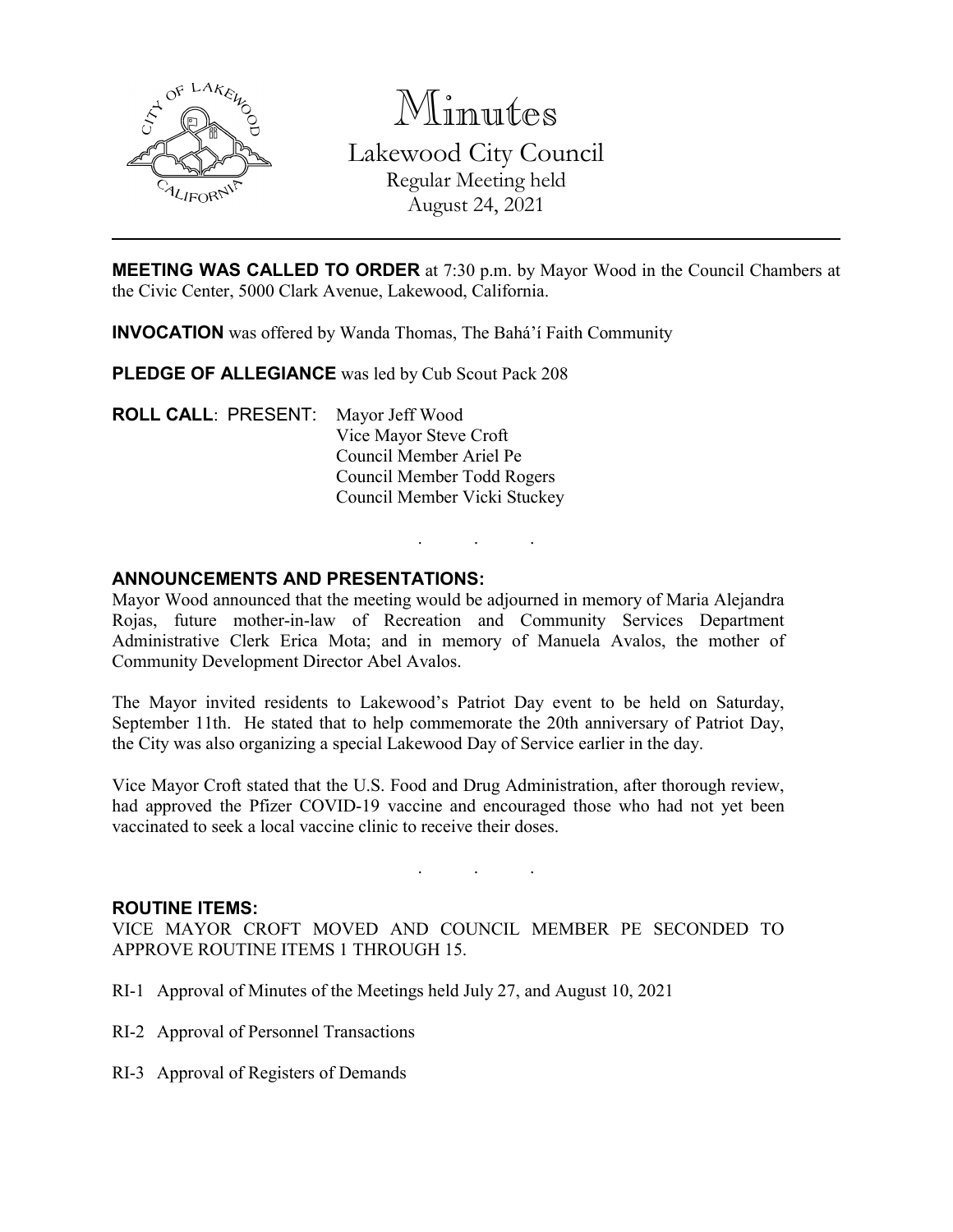#### **ROUTINE ITEMS:** - Continued

- RI-4 Report of City Council Committees' Activities
- RI-5 Approval of Monthly Report of Investment Transactions July 2021
- RI-6 RESOLUTION NO. 2021-44; A RESOLUTION OF THE CITY COUNCIL OF THE CITY OF LAKEWOOD ADOPTING THE RECORDS RETENTION POLICY AND SCHEDULE
- RI-7 RESOLUTION NO. 2021-45; A RESOLUTION OF THE CITY COUNCIL OF THE CITY OF LAKEWOOD AUTHORIZING THE DESTRUCTION OF CERTAIN PUBLIC RECORDS OF THE DEPARTMENT OF ADMINISTRATION MORE THAN TWO YEARS OLD

RESOLUTION NO. 2021-46; A RESOLUTION OF THE CITY COUNCIL OF THE CITY OF LAKEWOOD AUTHORIZING THE DESTRUCTION OF CERTAIN PUBLIC RECORDS OF THE DEPARTMENT OF CITY CLERK MORE THAN TWO YEARS OLD

RESOLUTION NO. 2021-47; A RESOLUTION OF THE CITY COUNCIL OF THE CITY OF LAKEWOOD AUTHORIZING THE DESTRUCTION OF CERTAIN PUBLIC RECORDS OF THE DEPARTMENT OF COMMUNITY DEVELOPMENT MORE THAN TWO YEARS OLD

RESOLUTION NO. 2021-48; A RESOLUTION OF THE CITY COUNCIL OF THE CITY OF LAKEWOOD AUTHORIZING THE DESTRUCTION OF CERTAIN PUBLIC RECORDS OF THE DEPARTMENT OF FINANCE AND PUBLIC RECORDS OF THE DEPARTMENT ADMINISTRATIVE SERVICES MORE THAN TWO YEARS OLD

RESOLUTION NO. 2021-49; A RESOLUTION OF THE CITY COUNCIL OF THE CITY OF LAKEWOOD AUTHORIZING THE DESTRUCTION OF CERTAIN PUBLIC RECORDS OF THE DEPARTMENT OF PERSONNEL MORE THAN TWO YEARS OLD

RESOLUTION NO. 2021-50; A RESOLUTION OF THE CITY COUNCIL OF THE CITY OF LAKEWOOD AUTHORIZING THE DESTRUCTION OF CERTAIN PUBLIC RECORDS OF THE DEPARTMENT OF PUBLIC SAFETY MORE THAN TWO YEARS OLD

RESOLUTION NO. 2021-51; A RESOLUTION OF THE CITY COUNCIL OF THE CITY OF LAKEWOOD AUTHORIZING THE DESTRUCTION OF CERTAIN PUBLIC RECORDS OF THE DEPARTMENT OF RECREATION AND COMMUNITY SERVICES MORE THAN TWO YEARS OLD

RESOLUTION NO. 2021-52; A RESOLUTION OF THE CITY COUNCIL OF THE CITY OF LAKEWOOD AUTHORIZING THE DESTRUCTION OF CERTAIN PUBLIC RECORDS OF THE DEPARTMENT OF WATER RESOURCES MORE THAN TWO YEARS OLD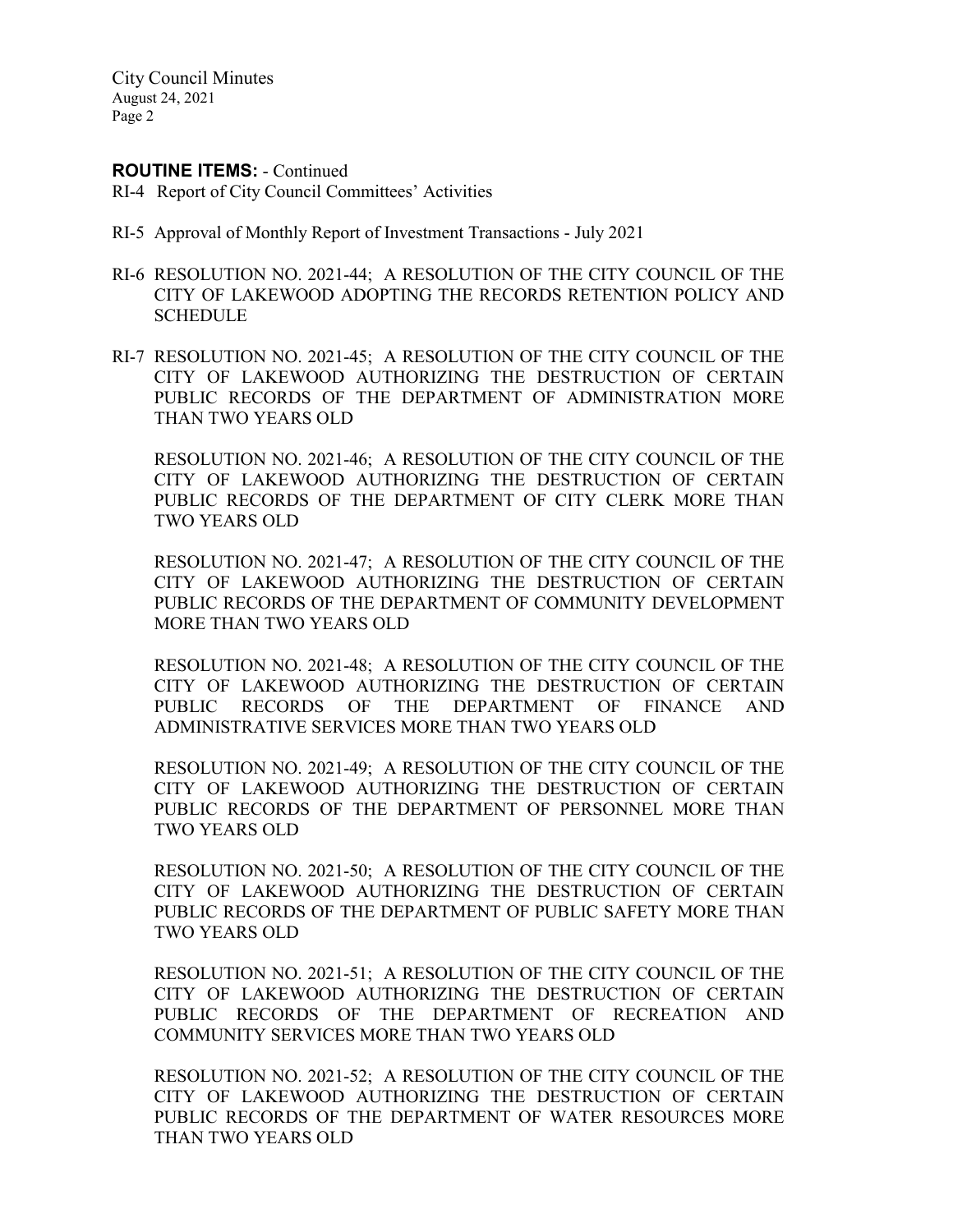## **ROUTINE ITEMS:** - Continued

- RI-8 Approval of Agreement for Publication of Recreation and Community Services Catalog with Advantage Mailing, LLC
- RI-9 Approval of Agreements for Median Landscape Maintenance Services and Mowing Services of City Facilities with LandCare
- RI-10Approval of Intergovernmental Services Agreement between the City of Lakewood and the City of Bellflower for Caruthers Park Stormwater and Urban Runoff Capture Project Post-Construction Operations, Maintenance and Monitoring Services
- RI-11Appropriation for Facilities Maintenance Annual Projects
- RI-12Authorization for Architectural Services Dahlin Group Palms Community Center Feasibility Study
- RI-13RESOLUTION NO. 2021-53; A RESOLUTION OF THE CITY COUNCIL OF THE CITY OF LAKEWOOD ESTABLISHING DISABLED PERSON DESIGNATED PARKING ON THE SOUTH SIDE OF CARDALE STREET WITHIN THE CITY OF LAKEWOOD
- RI-14Authorize Purchase of 2022 Chevrolet Silverado C3500 with Dump Body

RI-15Creation of Ad Hoc Committee Regarding Long Term Water Supply and Rights Issues

UPON ROLL CALL VOTE, THE MOTION WAS APPROVED:

AYES: COUNCIL MEMBERS: Croft, Pe, Rogers, Stuckey and Wood NAYS: COUNCIL MEMBERS: None

**2.1 • INTRODUCTION OF ORDINANCE NO. 2021-3; ESTABLISHING THAT THE CITY'S GENERAL MUNICIPAL ELECTIONS SHALL BE HELD ON THE DATE OF THE STATEWIDE PRIMARY ELECTION IN EACH EVEN-NUMBERED YEAR**

. . .

Thaddeus McCormack, City Manager, made a presentation based on the report in the agenda and noted that several changes in election law had necessitated the proposed ordinance to address upcoming election dates and City Council terms. He stated it was recommended that the City Council introduce the proposed ordinance.

ORDINANCE NO. 2021-3; AN ORDINANCE OF THE CITY COUNCIL OF THE CITY OF LAKEWOOD ESTABLISHING THAT THE CITY'S GENERAL MUNICIPAL ELECTIONS SHALL BE HELD ON THE DATE OF THE STATEWIDE PRIMARY ELECTION IN EACH EVEN-NUMBERED YEAR was read by title by the City Clerk.

VICE MAYOR CROFT MOVED AND COUNCIL MEMBER STUCKEY SECONDED TO WAIVE FURTHER READING AND INTRODUCE ORDINANCE NO. 2021-3.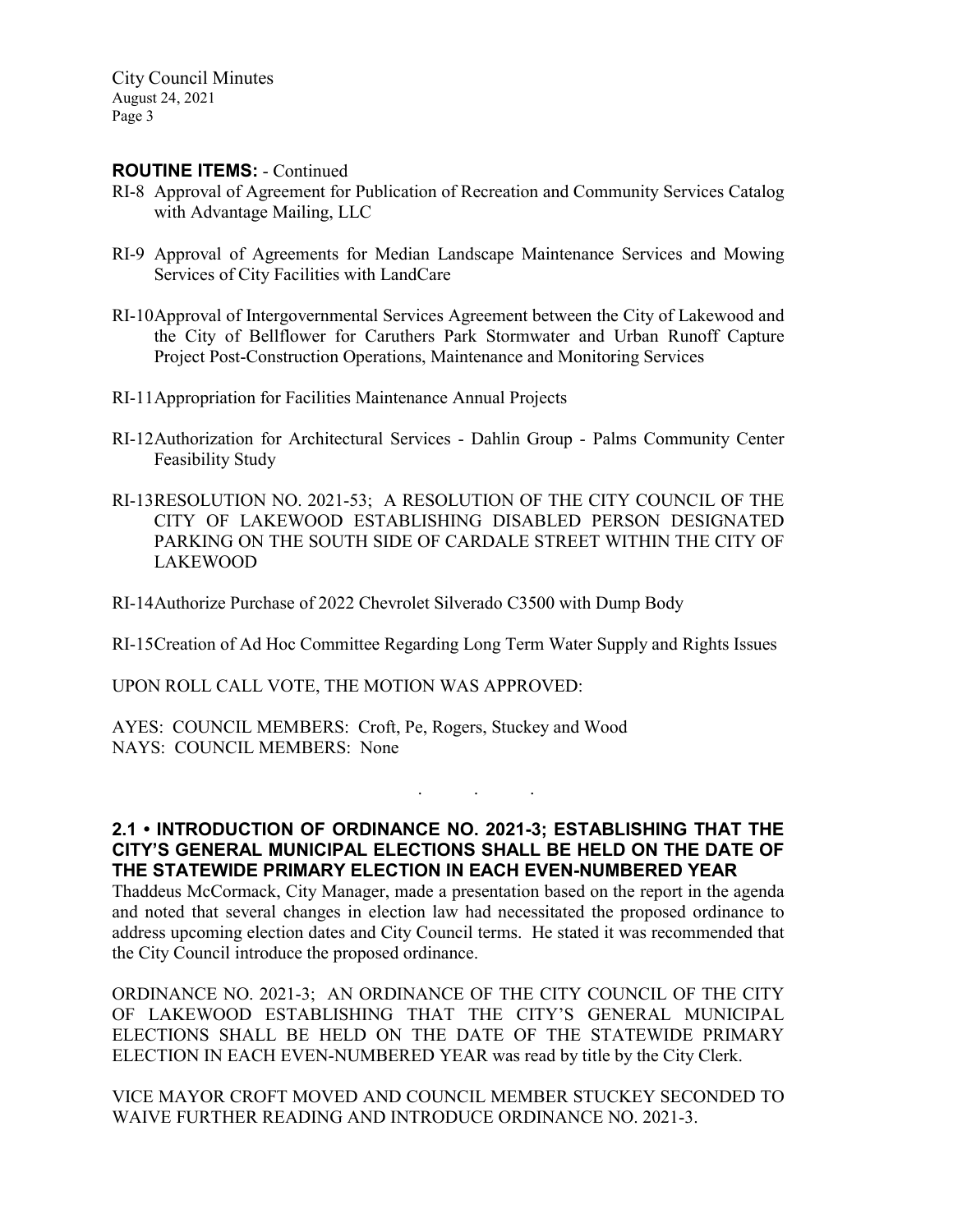## **2.1 • ORDINANCE NO. 2021-3; ESTABLISHING THAT THE CITY'S GENERAL MUNICIPAL ELECTIONS SHALL BE HELD ON THE DATE OF THE STATEWIDE PRIMARY ELECTION IN EACH EVEN-NUMBERED YEAR** - Continued UPON ROLL CALL VOTE, THE MOTION WAS APPROVED:

AYES: COUNCIL MEMBERS: Croft, Pe, Rogers, Stuckey and Wood NAYS: COUNCIL MEMBERS: None

## **3.1 • SENATE BILL 9 (ATKINS) - HOUSING DEVELOPMENT: APPROVALS**

Paolo Beltran, Deputy City Manager, displayed slides and made a presentation based on the report in the agenda regarding Senate Bill 9 preempting certain local land use authority including zoning, design standards, parking and overall application standards related to specific residential developments. He concluded by stating it was recommended that the City Council send an updated letter continuing to oppose the August 16, 2021, amended version of Senate Bill 9.

. . .

Council Member Rogers spoke against the proposed legislation noting the negative impacts to the quality of life with regards to parking, infrastructure and public safety issues; significant housing element costs; and cities' inability to provide basic levels of service.

The Council Members concurred with Council Member Rogers' comments and encouraged residents to reach out to their State representatives to make their voices heard.

Mayor Wood suggested that copies of the letter be sent to the various city-related organizations and to distribute the message in the City's eMagazine as well.

VICE MAYOR CROFT MOVED AND COUNCIL MEMBER STUCKEY SECONDED TO APPROVE SENDING AN UPDATED LETTER CONTINUING TO OPPOSE SENATE BILL 9. UPON ROLL CALL VOTE, THE MOTION WAS APPROVED:

AYES: COUNCIL MEMBERS: Croft, Pe, Rogers, Stuckey and Wood NAYS: COUNCIL MEMBERS: None

# **3.2 • COLLECTION OF NUISANCE ABATEMENT COSTS FOR 2530 BOMBERRY STREET**

. . .

Abel Avalos, Director of Community Development, displayed slides and made a presentation based on the report in the agenda pertaining to the collection of nuisance abatement costs for 2530 Bomberry Street. It was staff's recommendation that the City Council adopt the proposed resolution ordering the costs of abatement to be assessed as a lien for \$5,586.58 against the parcel of land commonly known as 2530 Bomberry Street, Lakewood California.

Sean Paden, attorney for the property owner, Steven Campanelli, cited reasons that the application be rejected.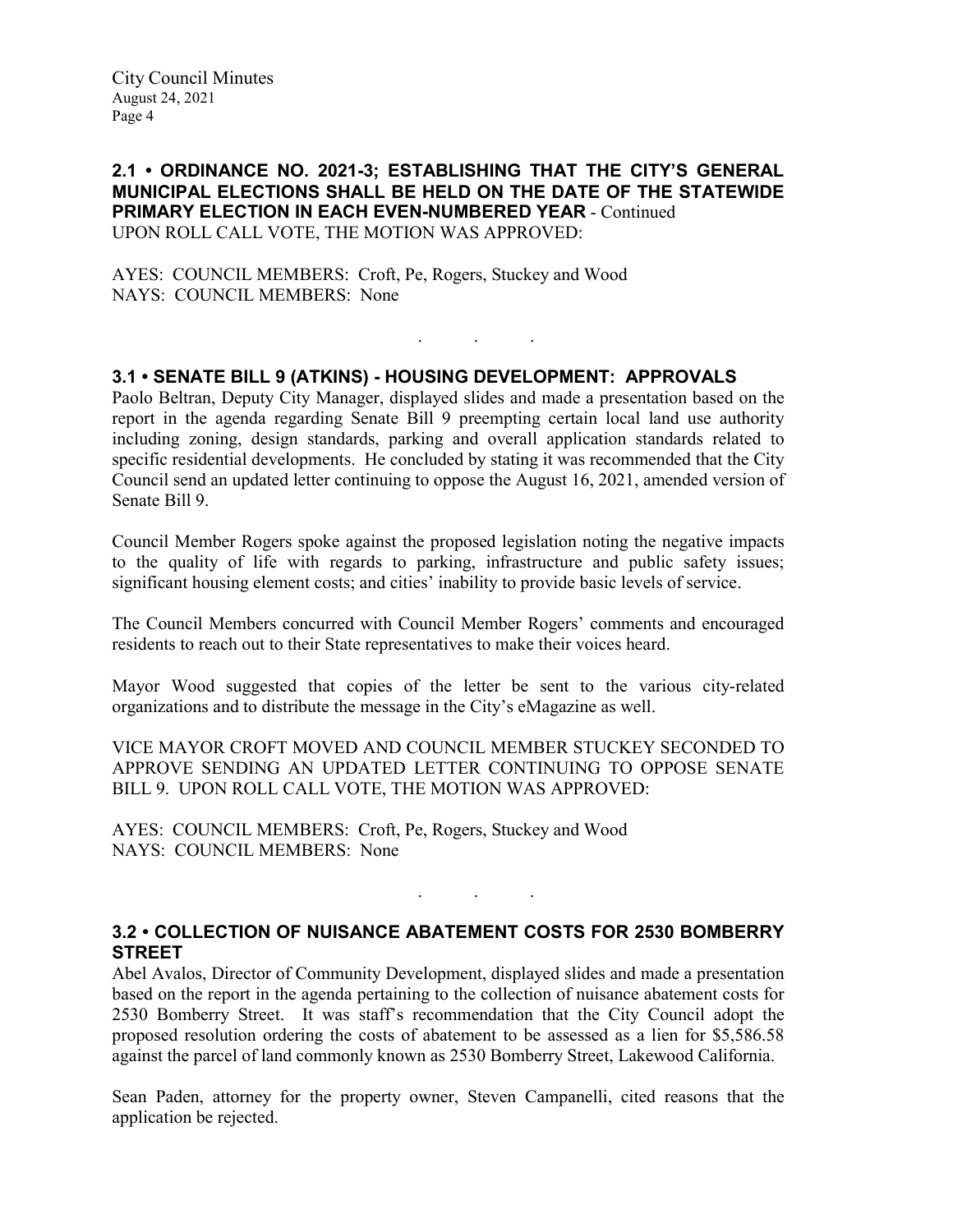## **3.2 • COLLECTION OF NUISANCE ABATEMENT COSTS FOR 2530 BOMBERRY STREET** - Continued

Jamaar Boyd-Weatherby, City Prosecutor, and Steve Skolnik, for the City Attorney, concurred that the sole issue under consideration was the ordering of the costs of abatement of the property to be assessed as a lien.

RESOLUTION NO. 2021-54; A RESOLUTION OF THE CITY COUNCIL OF THE CITY OF LAKEWOOD ORDERING THE COSTS OF ABATEMENT TO BE A SPECIALLY ASSESSED LIEN AGAINST THE PARCEL OF LAND COMMONLY KNOWN AS 2530 BOMBERRY STREET, LAKEWOOD, CALIFORNIA

VICE MAYOR CROFT MOVED AND COUNCIL MEMBER STUCKEY SECONDED TO ADOPT RESOLUTION NO. 2021-54. UPON ROLL CALL VOTE, THE MOTION WAS APPROVED:

AYES: COUNCIL MEMBERS: Croft, Pe, Rogers, Stuckey and Wood NAYS: COUNCIL MEMBERS: None

## **SUCCESSOR HOUSING ACTIONS**

1. Approval of Registers of Demands COUNCIL MEMBER STUCKEY MOVED AND VICE MAYOR CROFT SECONDED TO APPROVE THE REGISTER OF DEMANDS. UPON ROLL CALL VOTE, THE MOTION WAS APPROVED:

. . .

AYES: COUNCIL MEMBERS: Croft, Pe, Rogers, Stuckey and Wood NAYS: COUNCIL MEMBERS: None

**ORAL COMMUNICATIONS:**

Brian Cuaron, Lakewood, addressed the City Council regarding Senate Bill 9; homeless issues in the vicinity of Carson Street and Pioneer Boulevard; a vote of no confidence in District Attorney George Gascón; and vaccine and mask mandates.

. . .

Vice Mayor Croft restated for the record that the FDA news release indicated their approval of the vaccine and of the rigorous, scientific standards that had been met for safety and effectiveness and referenced the Vaccine Adverse Event Reporting System (VAERS) website for additional information.

. . .